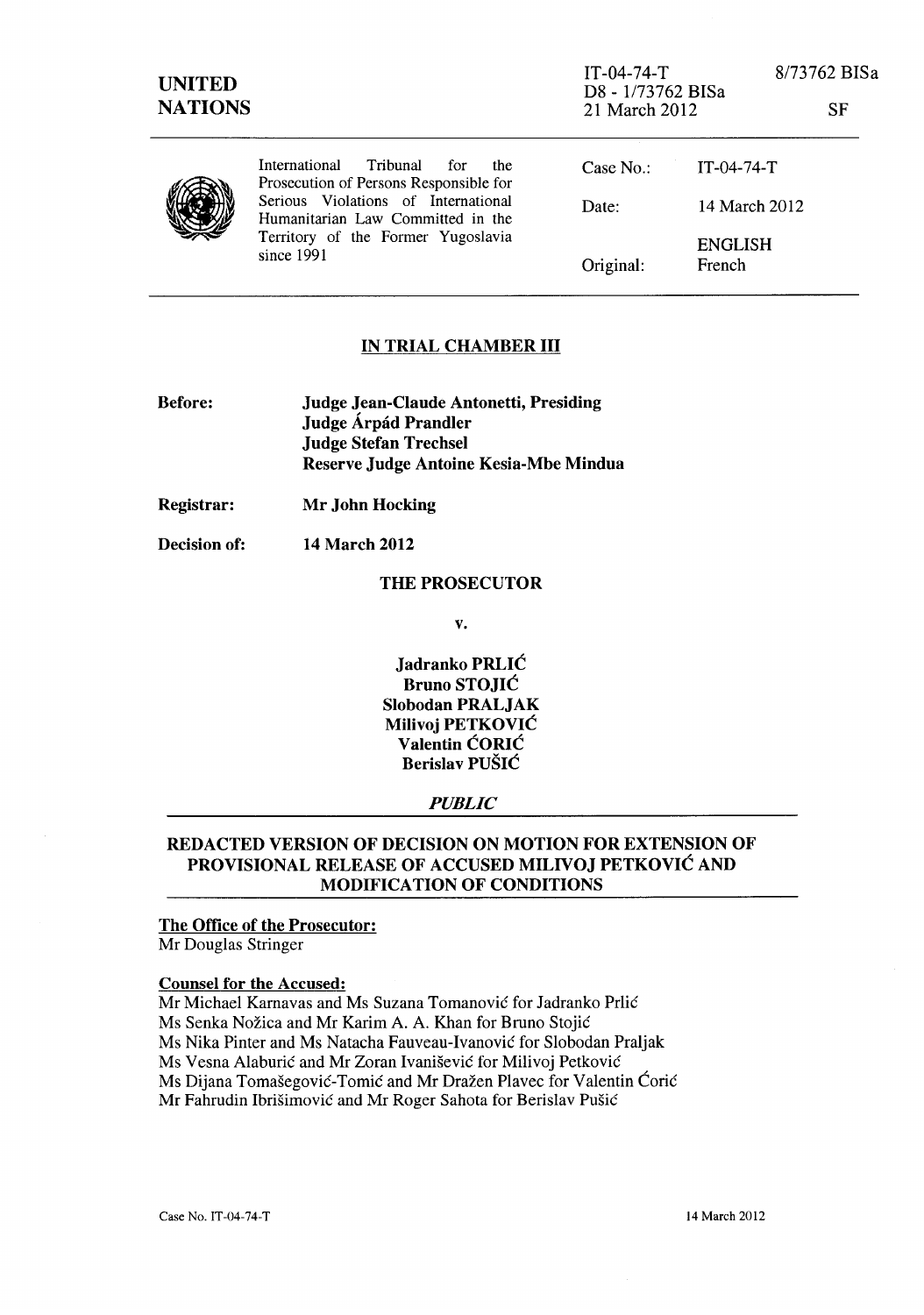**TRIAL CHAMBER III** ("Chamber") of the International Tribunal for the Prosecution of Persons Responsible for Serious Violations of International Humanitarian Law Committed in the Territory of the Former Yugoslavia since 1991 ("Tribunal"),

**SEIZED** of the "Motion of Milivoj Petković for Extension of Provisional Release", filed as a public document by Counsel for the Accused Milivoj Petkovié ("Petkovié Defence"; "Accused Petkovié") on 1 March 2012, to which a public annex is attached ("Motion") and in which the Petkovié Defence seeks (1) an extension of the provisional release of the Accused Petković for three months or longer<sup>1</sup> and  $(2)$ modification of the conditions of his provisional release relating to the frequency and duration of his visits to his mother in  $V_{\text{rpolie}}^2$ .

**NOTING** the "Prosecution Response to Motion of Milivoj Petkovié for Extension of Provisional Release" filed as a public document by the Office of the Prosecutor ("Prosecution") on 8 March 2012 ("Response"), in which the Prosecution objects to extending the provisional release of the Accused Petković for a duration of three months or more and objects to modifying the conditions of the provisional release should the Chamber grant an extension,<sup>3</sup>

NO TING the "Corrigendum to Prosecution Response to Motion of Milivoj Petkovié for Extension of Provisional Release" filed as a public document by the Prosecution on 9 March 2012,

**NOTING** the "Decision on Motion for Provisional Release of the Accused Milivoj Petkovié" rendered as a public document on 30 November 2011 ("Decision of 30 November 2011"), in which the Chamber granted the provisional release of the Accused Petković [REDACTED], Republic of Croatia, [REDACTED],<sup>4</sup>

 $<sup>1</sup>$  Motion, para. 4.</sup>

 $2^2$  Motion, paras 4, 23- 27.

 $3$  Response, para. 1.

 $4^4$  Confidential Annex 2 to the Decision of 30 November 2011.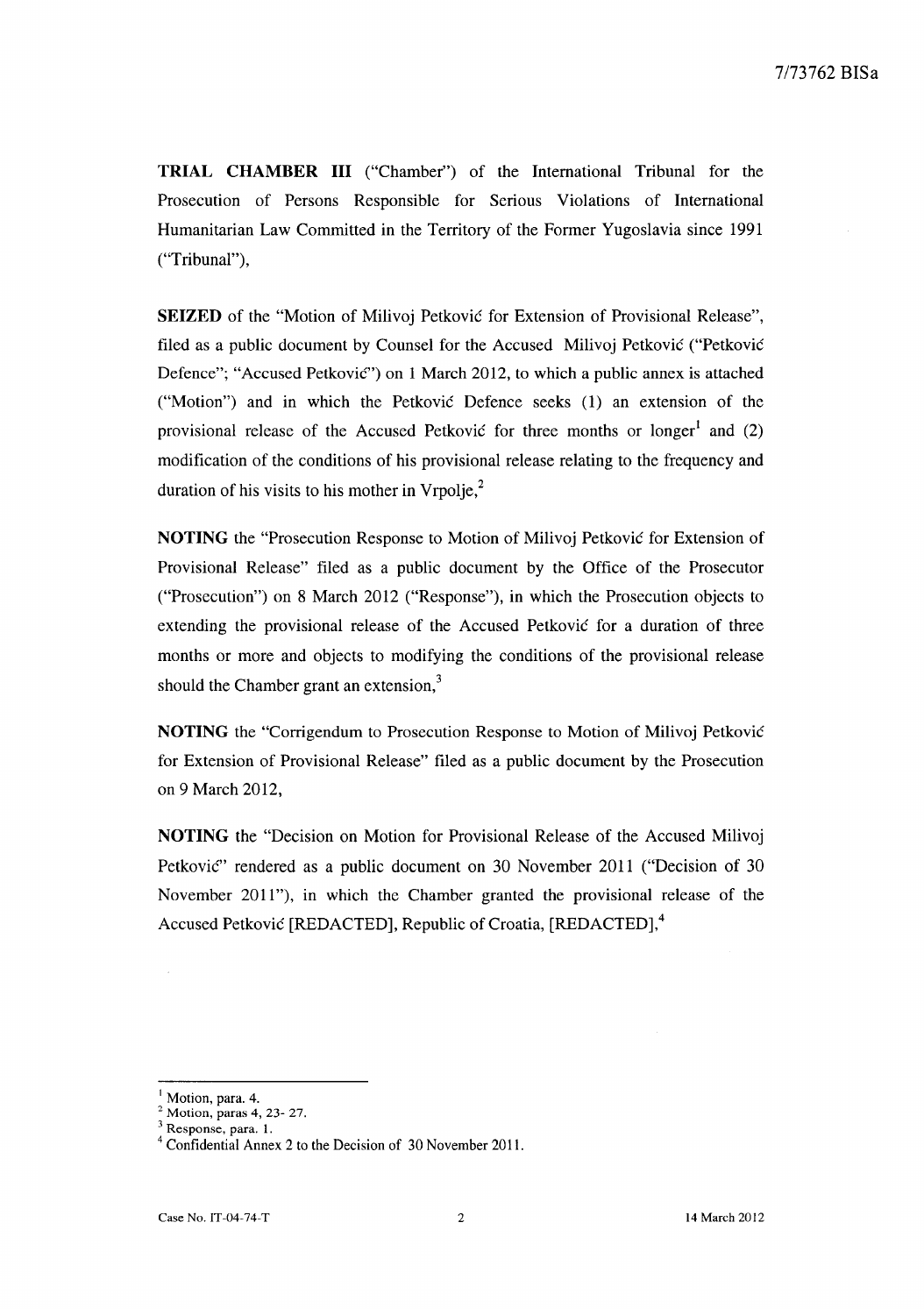NOTING the Decision of 20 December 2011 rendered by the Duty Judge in which he upheld on appeal the Decision of 30 November 2011 and ordered the provisional release of the Accused Petković [REDACTED],<sup>5</sup>

**CONSIDERING** that, in support of the Motion to extend provisional release, the Petkovié Defence argues that during his previous provisional releases, the Accused Petkovié has always met the conditions set forth under Rule 65 of the Rules of Procedure and Evidence ("Rules") and all the conditions imposed by the Chamber;<sup>6</sup> that his personal and family circumstances, in addition to his exemplary behaviour, show that if released once again, Milivoj Petkovié would not interfere with or endanger victims, witnesses or any other person,<sup>7</sup>

**CONSIDERING** that the Petkovié Defence also attached a letter from the Govemment of the Republic of Croatia dated 1 March 2012 in which it provides guarantees that, should the Motion for the extension of his provisional release be granted by the Chamber, the Accused Petkovié would not influence or endanger victims, witnesses or any other person and that he would return to The Hague on a date ordered by the Chamber,<sup>8</sup>

**CONSIDERING,** moreover, that in the Motion, the Petkovié Defence seeks modification of certain conditions accompanying the provisional release of the Accused Petkovié and requests that he be aIlowed [REDACTED] as is the case with the current provisional release,<sup>9</sup>

**CONSIDERING** that in the Response, the Prosecution objects to extending the provisional release of the Accused Petkovié by three months or more on the grounds that this extension goes against "the Tribunal's preference for detention" (sic),  $^{10}$ 

**CONSIDERING** that the Prosecution also submits that the Chamber should deny an extension of the provisional release of the Accused Petković in light of the gravity of

*<sup>5</sup> The Prosecutor v. ladranko Prlié et al.,* Case No. IT-04-74-A65.29, "Decision on Prosecution Appeal of Decision on Milivoj Petkovié's Provisional Release", confidential, 20 December 2011 ("Decision of 20 December 2011), para. 21.

 $<sup>6</sup>$  Motion, paras 18-20 and 23.</sup>

 $<sup>7</sup>$  Motion, paras 21 and 22.</sup>

<sup>&</sup>lt;sup>8</sup> Public Annex to the Motion (Letter from the Ministry of Justice of the Republic of Croatia dated 1 March 2012).

Motion, paras 23 -27 and 30.

<sup>&</sup>lt;sup>10</sup> Response, paras 2-6.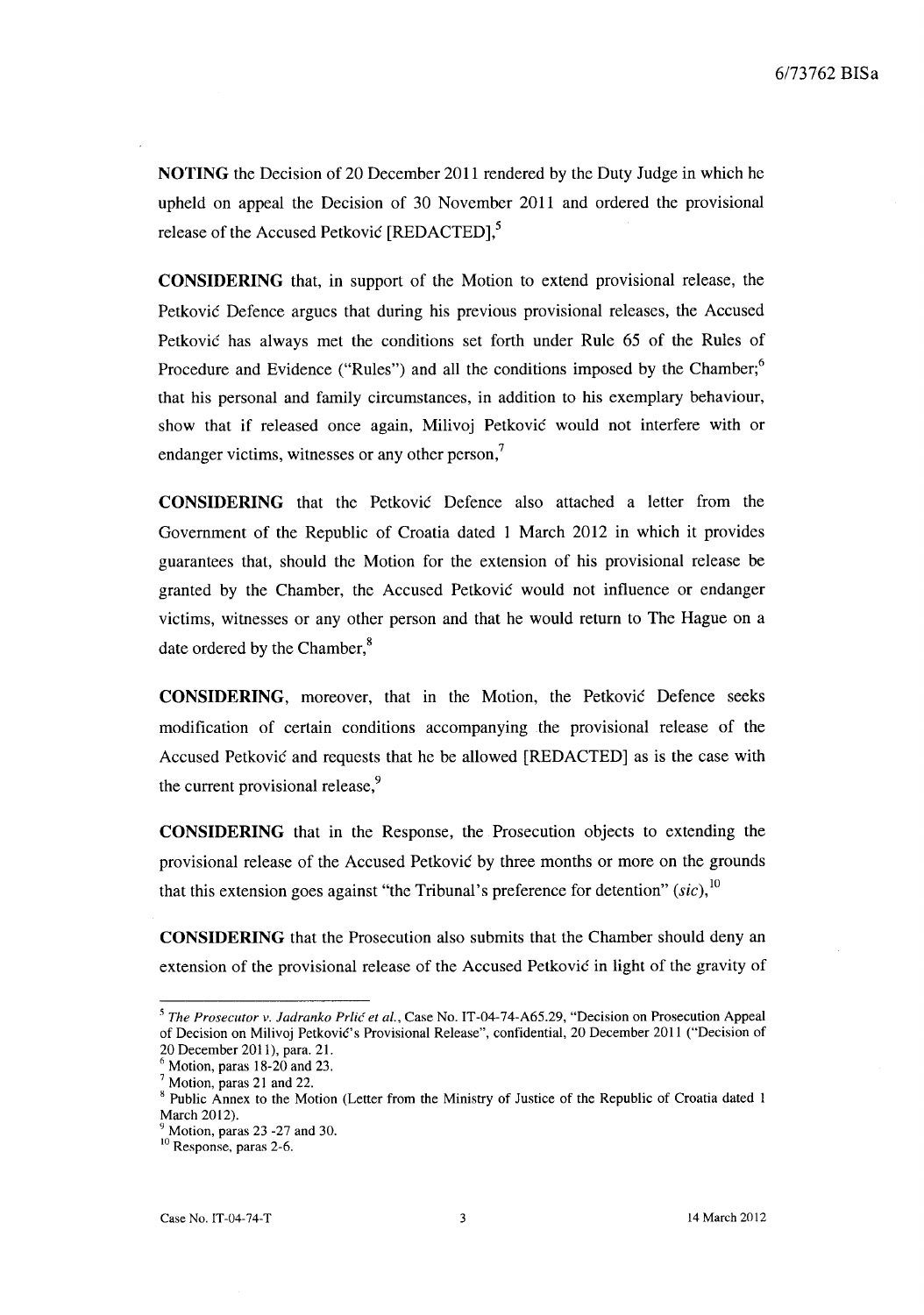the crimes alleged in the present case, his alleged involvement in the perpetration of these crimes and the advanced stage in the proceedings,<sup>11</sup>

**CONSIDERING** that the Prosecution subrnits furthermore that this extension should be denied because of its impact on the "international public' s confidence in the proper administration of justice", on the local community and on the victims and witnesses, $12$ 

**CONSIDERING,** finaIly, that, should the Chamber decide to extend the provisional release of the Accused Petkovié, the Prosecution objects to the request for modification of the conditions of the provisional release [REDACTED] on the ground that the Accused Petkovié has not demonstrated a change [REDACTED] requiring such a modification; $<sup>13</sup>$  that, furthermore, this modification constitutes, in fact, a</sup> request for reconsideration of the Decision of 30 November 2011 and that in that respect, the Petkovié Defence has not provided reasons for this request that meet the criteria governing requests for reconsideration,

**CONSIDERING** that, *in limine,* the Chamber notes that in the Initial Motion for Provisional Release, $14$  the Government of the Netherlands agreed to the provisional release of the Accused Petković as long as he leaves the territory of the host state;<sup>15</sup> that, since the present Motion falls within the scope of the Initial Motion for Provisional Release, the agreement of the Government of the Netherlands remains valid until the Accused returns to the United Nations Detention Unit ("UNDU") at a date to be determined by the Chamber,

**CONSIDERING,** moreover, that the Chamber recalls that in arder to establish whether the other requirements of Rule 65 (B) of the Rules have been met, it must take into account all the relevant factors which a reasonable Trial Chamber would be expected to take into account before coming to a decision,  $16$ 

 $11$  Response, paras 7 to 10.

<sup>&</sup>lt;sup>12</sup> Response, paras 11-13.

<sup>&</sup>lt;sup>13</sup> Response, paras 14 and 15.

<sup>&</sup>lt;sup>14</sup> "Motion of Milivoj Petković for Release Pending Judgement", public, 14 November 2011, accompanied by a public annex ("Initial Motion for Provisional Release").

<sup>15</sup> Letter from the Netherlands conceming the provisional release of Milivoj Petkovié dated 16 November 2011 and filed with the Registry on 18 November 2011.

<sup>&</sup>lt;sup>16</sup> The Prosecutor v. Mićo Stanišić, Case No. IT-04-79-AR65.1, "Decision on Prosecution's Interlocutory Appeal of Miéo Stanisié's Provisional Release", public, 17 October 2005, para. 8; *The Prosecutor v. Jovica Stanifié and Franko Simatovié,* Case No. IT-03-69-AR65.4, "Decision on Prosecution Appeal of Decision on Provisional Release and Motions to Present Additional Evidence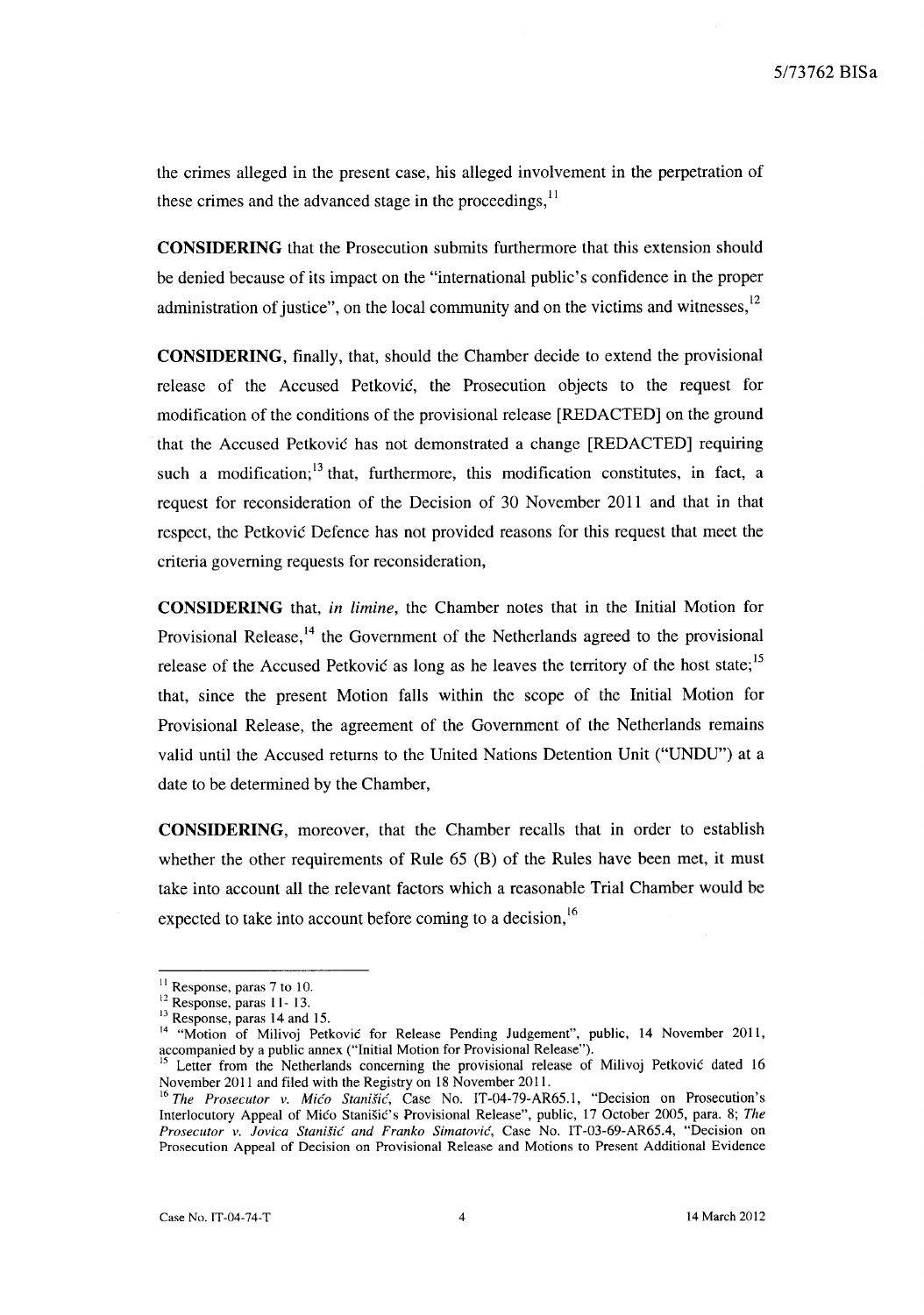**CONSIDERING** that the Chamber notes that in the letter of 1 March 2012, the Government of the Republic of Croatia provided, on the one hand, guarantees that, should his provisional release be extended by the Chamber, the Accused Petkovié would not influence or endanger any victims, witnesses or any other person during his provisional release and that he would return to The Hague on a date ordered by the Chamber and, on the other, assured that it would provide any additional assistance or guarantees needed, $^{17}$ 

**CONSIDERING** that, with respect to possible risks of flight and endangerment of victims, witnesses or any other persons, the Chamber refers to its relevant arguments in the Decision of 30 November  $2011^{18}$  and notes that the reports sent to the Chamber by the Croatian authorities since the provisional release of the Accused Petkovié [REDACTED] reveal that he has respected the conditions of his provisional release imposed by the Chamber, $^{19}$ 

**CONSIDERING** that, in light of the foregoing, the Chamber is satisfied that if his provisional release is extended, the Accused Petkovié would return to the UNDU, that he would not endanger victims, witnesses or any other persons and that, consequently, the requirements of Rule 65 (B) of the Rules have been met.

**CONSIDERING** that with respect to the arguments of the Prosecution that extending the provisional release of the Accused Petkovié goes against the "Tribunal's preference for detention",<sup>20</sup> and does not take into account the gravity of the crimes alleged in the present case, the alleged involvement of the Accused Petkovié in the

Pursuant to Rule 115", public, 26 June 2008, para. 35; *The Prosecutor v. Prlié et al.,* Case No. IT-04- 74-AR65.7, "Decision on Prosecution's Appeal from *Décision relative à la Demande de mise en liberté provisoire de l'Accusé Petkovié* Dated 31 March 2008", public, 21 April 2008, para. 8; *The Prosecutor v. Prlié et al.,* Case No. IT-04-74-AR65.8, *"Décision relative à l'appel interjeté par l'Accusation contre la décision relative à la demande de mise en liberté provisoire de l'Accusé Prlié rendue le* 7 *avril 2008",* public, 25 April 2008, para. 10.

 $7$  Public Annex.

<sup>&</sup>lt;sup>18</sup> Decision of 30 November 2011, paras 29-32.

 $19$  Confidential report from the Croatian authorities for the period between 21 December 2011 and 2 January 2012 disclosed to the Chamber on 13 January 2012; Confidential report from the Croatian authorities for the period between 2 and 16 January 2012 disclosed to the Chamber on 25 January 2012; Confidential report from the Croatian authorities for the period between 16 and 30 January 2012 disclosed to the Chamber on 10 February 2012; Confidential report from the Croatian authorities for the period between 30 January and 13 February 2012 disclosed to the Chamber on 20 February 2012; Confidential report from the Croatian authorities for the period between 13 and 27 February 2012 disclosed to the Chamber on 2 March 2012.

 $20$  Response, paras 2 -6.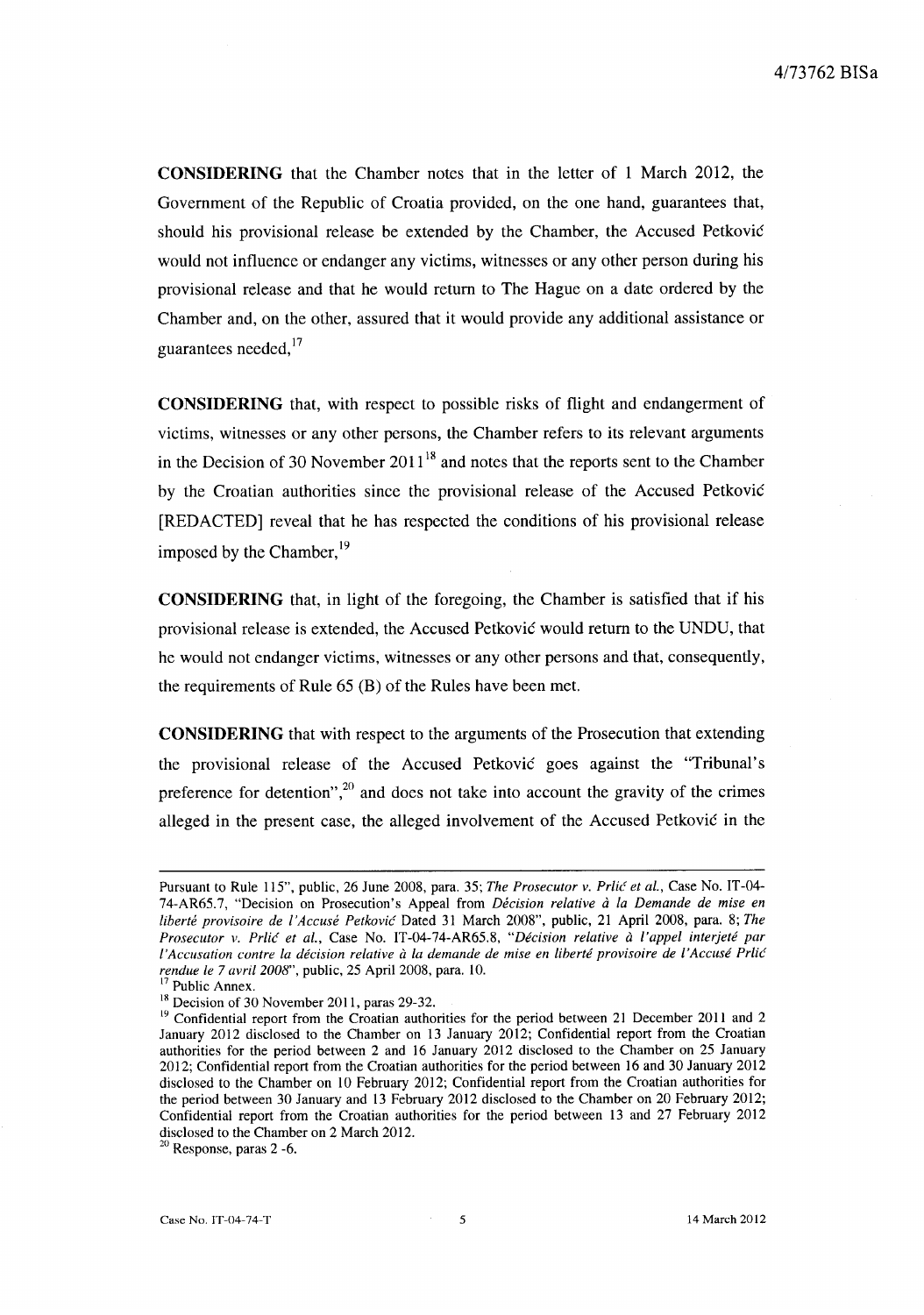perpetration of these crimes, the advanced stage in the proceedings<sup>21</sup> and the impact that this extension would have on the "international public's confidence in the proper administration of justice", the local community and the victims and witnesses, $^{22}$  the Chamber reminds the Prosecution in particular of the Decision of 21 April 2011<sup>23</sup> and the Order of 29 February 2012,<sup>24</sup> in which the Chamber declared that the decision on whether or not to extend the provisional release must respect the provisions of the Statute, the Rules and the case-law of the Appeals Chamber guaranteeing a fair trial, $^{25}$ 

**CONSIDERING,** furthermore, that the Chamber deems that the Prosecution has not provided evidence in support of its argument that the provisional release of the Accused Petkovié could negatively impact victims and witnesses despite there being no indications that this could have occurred during the previous provisional releases of the Accused Petkovié or within the present case in general,

**CONSIDERING,** moreover, that with respect to the request for modification of the conditions accompanying the provisional release of the Accused, the Chamber recalls that it allowed the Accused Petković [REDACTED],<sup>26</sup>

**CONSIDERING** that the Chamber recaIls, furthermore, that it granted release to aIl the Accused in this case, including the Accused Petkovié, under very strict conditions - release within the confines [REDACTED]; close and clearly identifiable 24-hour police escort and a requirement for the Croatian authorities to provide regular reports to the Chamber on the respect of the conditions of provisional release - in order to offset any risk of flight, but also to reduce any negative impacts that the release of a person accused of crimes as serious as those alleged in the present Indictment<sup>27</sup> may have on the victims and witnesses of these crimes.<sup>28</sup>

 $21$  Response, paras 7 to 10.

 $22$  Response, paras 11-13.

<sup>&</sup>lt;sup>23</sup> "Decision on Jadranko Prlić's Motion for Provisional Release", public, 21 April 2011, para. 31 in which the Chamber refers to the findings of the Appeals Chamber in *The Prosecutor v. Limaj et al.,*  Case No. IT-03-66-AR65, "Decision on Fatmir Limaj's Request for Provisional Release", public, 31 October 2003, para. 13 according to which "[i]f it is sufficient to use a more lenient measure than mandatory detention, it must be applied".

<sup>24</sup>"Order on Jadranko Prlié's Motion to Extend his Provisional Release", public, 29 February 2012 ("Order of 29 February 2012").

 $^{25}$  Order of 29 February 2012, p. 4.

<sup>&</sup>lt;sup>26</sup> Decision of 30 November 2011, para. 44.

 $27$  "Second Amended Indictment", public, 11 June 2008.

<sup>&</sup>lt;sup>28</sup> "Decision on Jadranko Prlić's Motion for Provisional Release", public with one confidential and one public annex, 24 November 2011, para. 39; Decision of 30 November 2011, para. 41.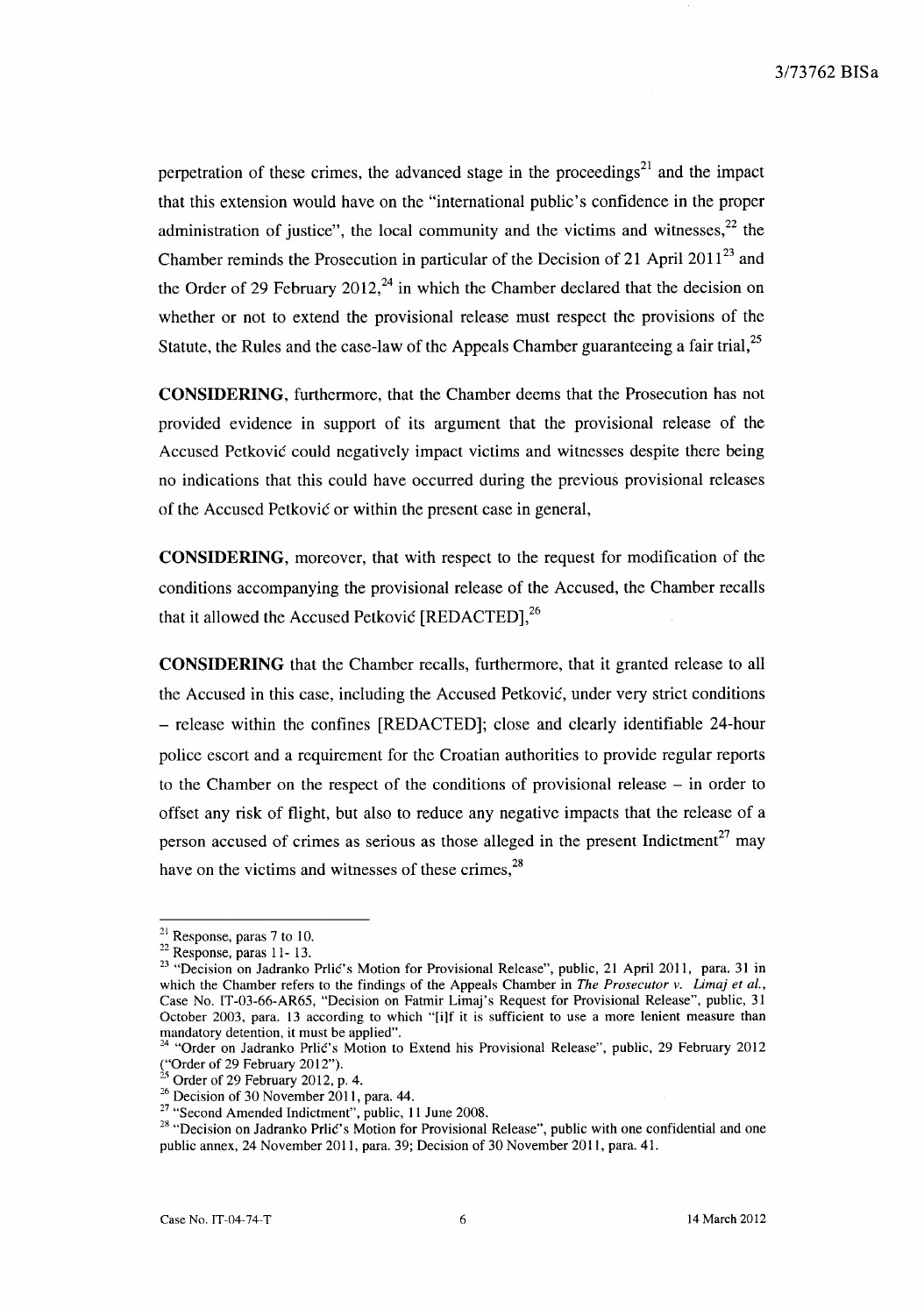CONSIDERING that the Appeals Chamber has uphe1d this approach and stated that the goal of these measures should be "to reduce any potential negative effect on victims and witnesses<sup>", 29</sup>

CONSIDERING that the grounds argued by the Petkovié Defence to modify one of the conditions of his provisional release, namely [REDACTED] the security guarantees provided by the Govemment of Croatia,

CONSIDERING that the Chamber deems that allowing the Accused Petkovié [REDACTED] under clearly identifiable 24-hour police escort provided by the Croatian authorities as part of his provisional release will continue to satisfy the need to reduce the risk of flight of the Accused but also, as has already been recalled, considerably reduces the impact of such a measure on the victims and witnesses,

CONSIDERING that the Chamber deems, therefore, that extending the provisional release of the Accused Petković for a period not exceeding [REDACTED] and under the same conditions as those set out in the Decision of 30 November 2011 - [REDACTED] - will enable the Chamber to keep control over the said provisional release,

### FOR THE FOREGOING REASONS,

PURSUANT TO Rule 65 of the Rules,

PARTIALLY GRANTS the Motion,

DECIDES to extend the provisional release of the Accused Petkovié [REDACTED],

ORDERS that the conditions set out in confidential Annex 2 to the Decision of 30 November 2011 continue to apply to the present decision with the exception of item 2 on page 14 of the said Annex, which should henceforth read as follows:

[REDACTED];

 $29$  Decision of 20 December 2011, para. 13.